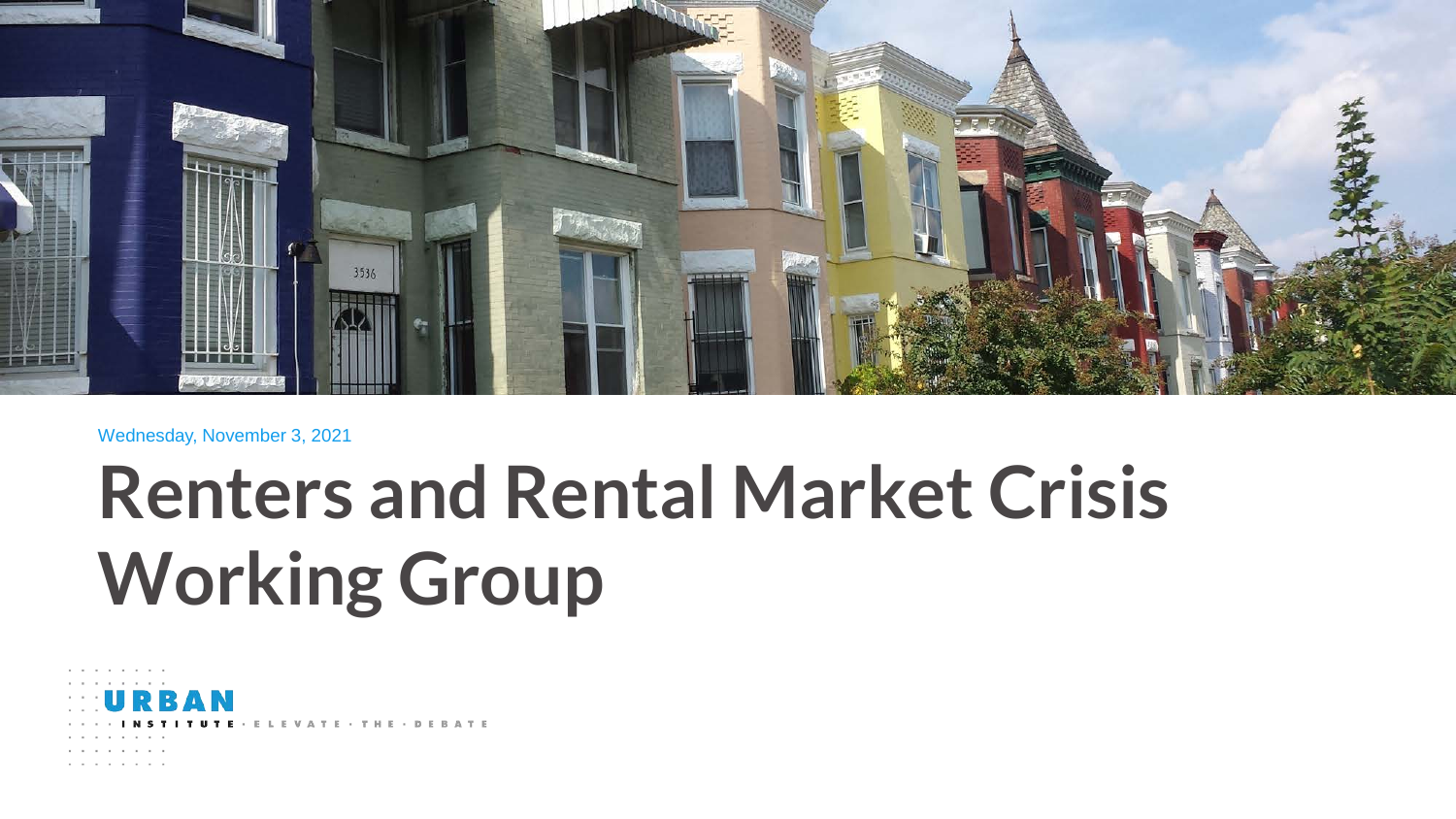

# **Eviction Diversion in the District of Columbia**

**Beth Mellen Legal Aid Society of the District of Columbia November 3, 2021**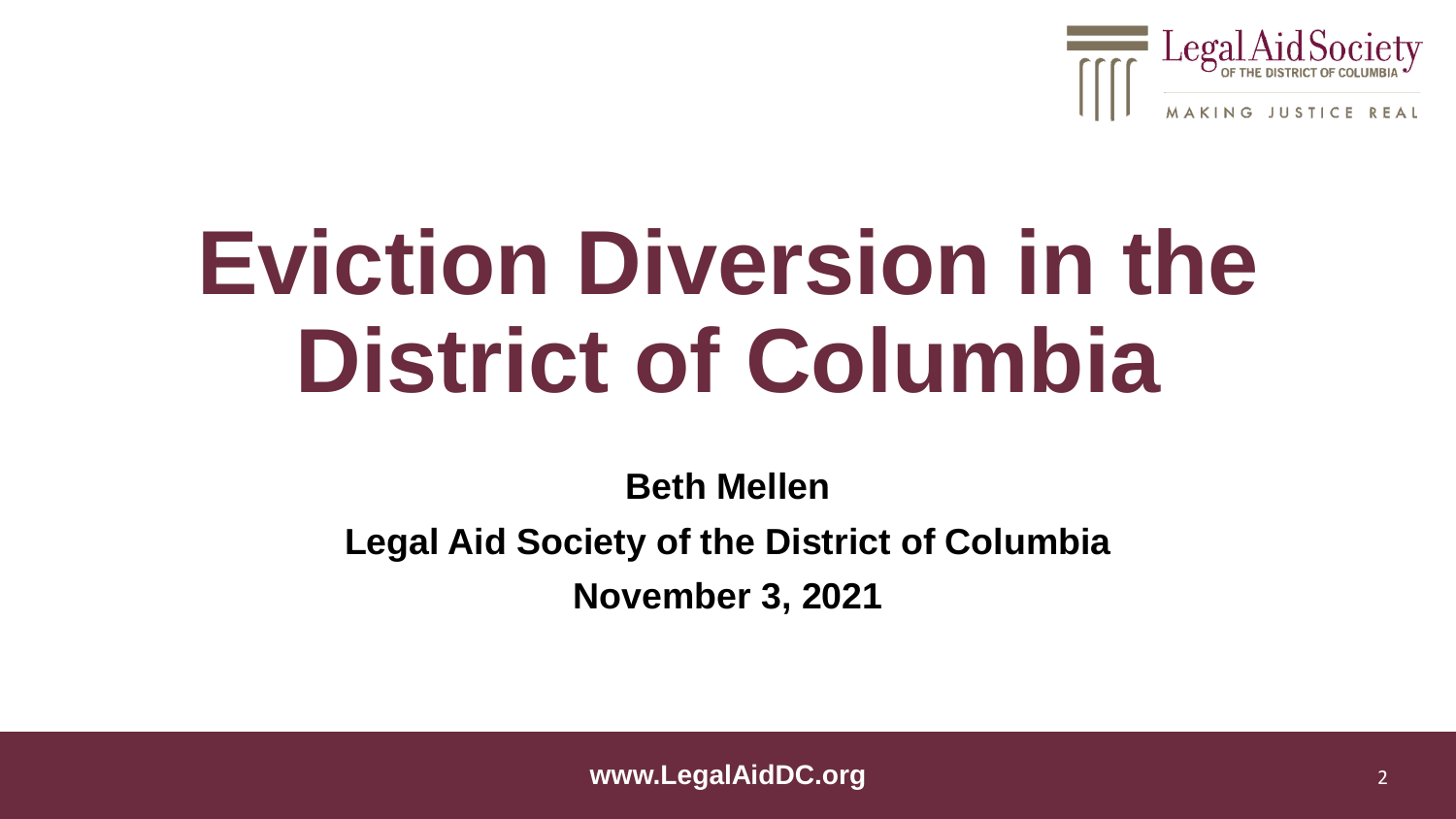### **Opportunities in DC**



- DC Eviction Diversion Working Group
	- Weekly meeting of co-leads representing government agencies, legal services, rental assistance/housing counseling services, Court
	- Monthly meeting of stakeholders representing government agencies, legal services, rental assistance/housing counseling services, Court, tenant organizers, landlords
	- Key goal is to collaborate on a framework for eviction diversion and p̃revention in DC
- New Funding for Eviction Diversion
	- New funding of \$1.5 million for eviction diversion, specifically to prevent new case filings
	- Increase of \$3.4 million for eviction defense legal services (\$8) million total)
	- Increase of funding for other legal services

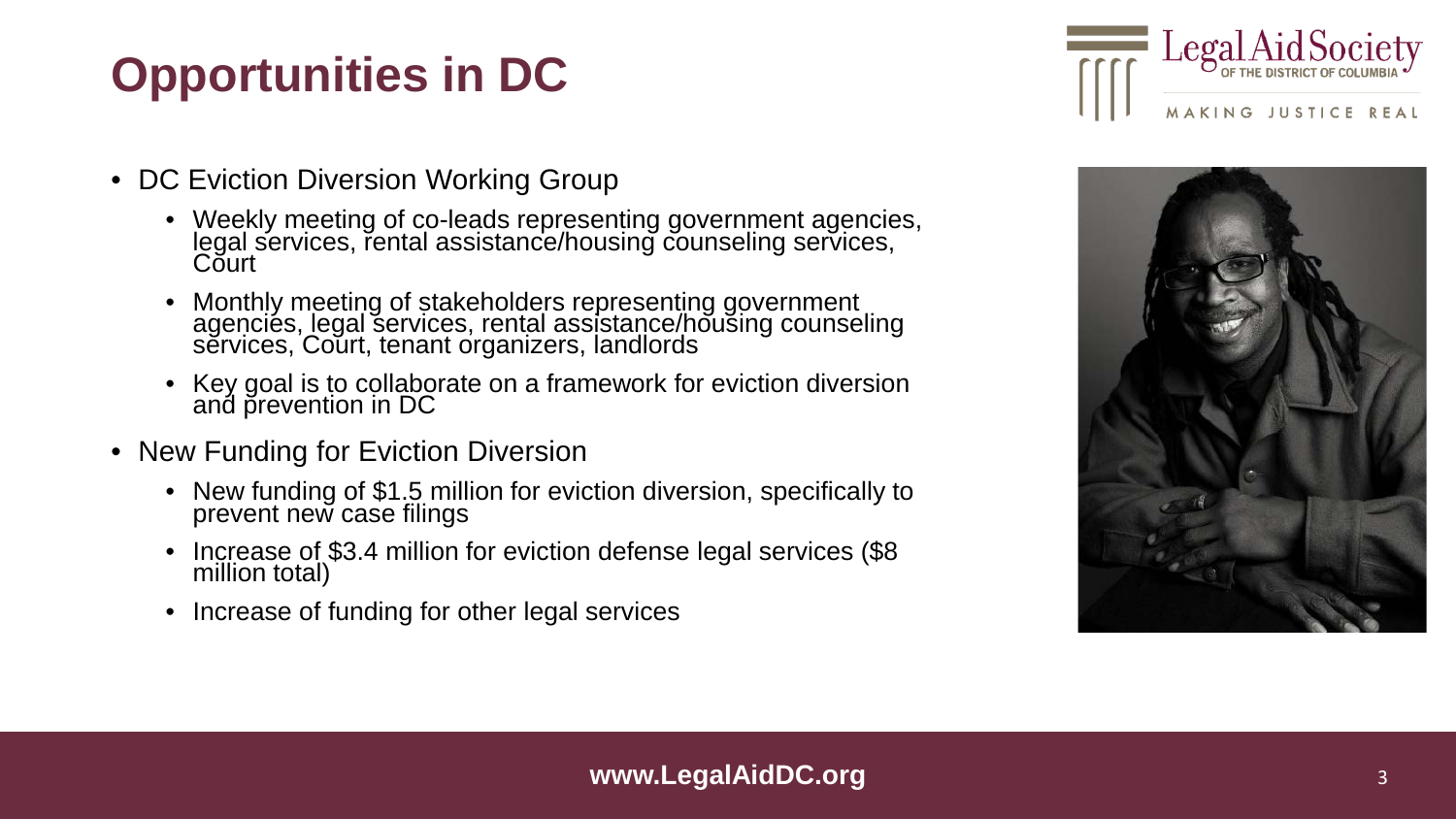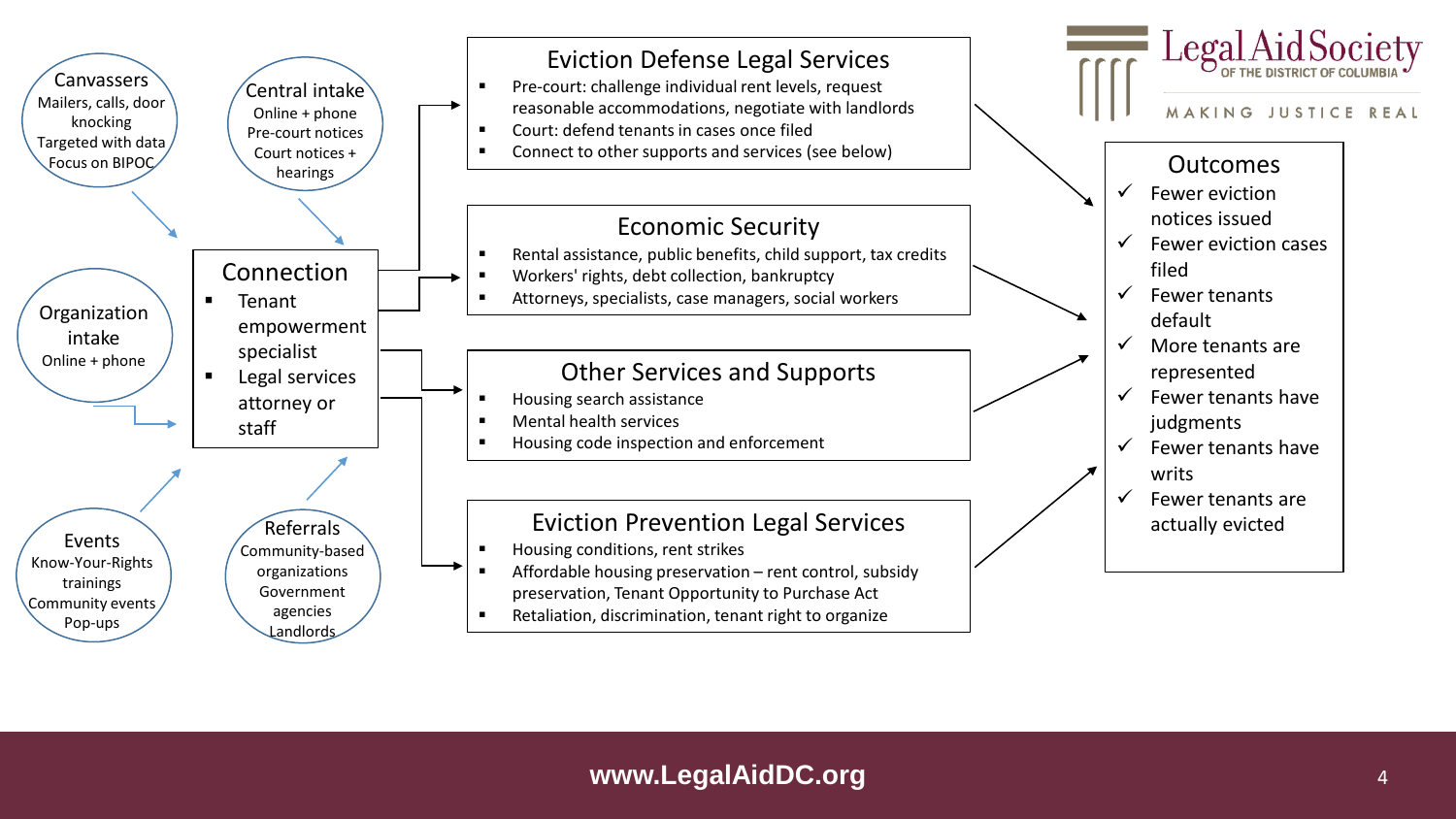### **Building Blocks for Succes**

- Partnerships
	- Bring together legal services, rental assistance, other non-profit providers + Court + government agencies + private philanthropy + lawmakers
- Coordination
	- Six legal services providers coordinated to form a single network,with shared intake system, shared referral system, shared court-based same-day representation and<br>intake system
	- Shared pro bono initiative Housing Right to Counsel Project with same six legal<br>services providers coordinating, training, mentoring cases, paired with 23 major law firms and federal government
	- Currently adding canvassers from multiple tenant organizing groups and coordinating closely with rental assistance provider and government agencies
	- Goal to build out partnerships with other community-based organizations
- Data/Information Sharing
	- Information from government agencies, e.g. which tenants have received pre-court eviction notices
	- Information from Court, e.g. new case filings, upcoming hearings, new judgments filed, new writs issued, new eviction dates scheduled
	- Coordination across service providers canvassers, legal services, rental assistance



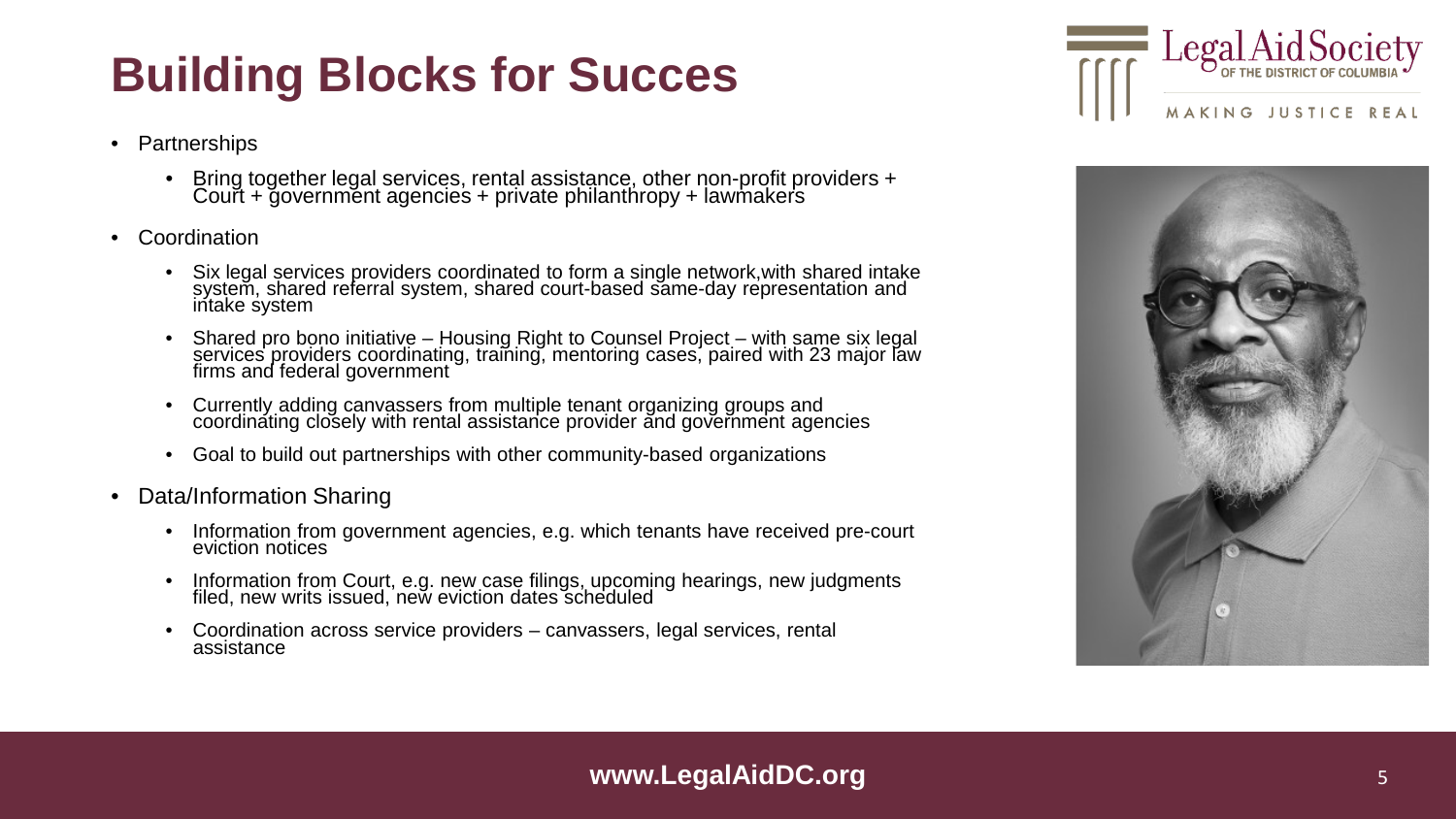

Please feel free to contact me with any questions:

Beth Mellen Legal Aid Society of the District of Columbia [bmellen@legalaiddc.org](mailto:bharrison@legalaiddc.org) 202-661-5971

*Photo credit: photographs were taken by Jonathan Ragle for Legal Aid*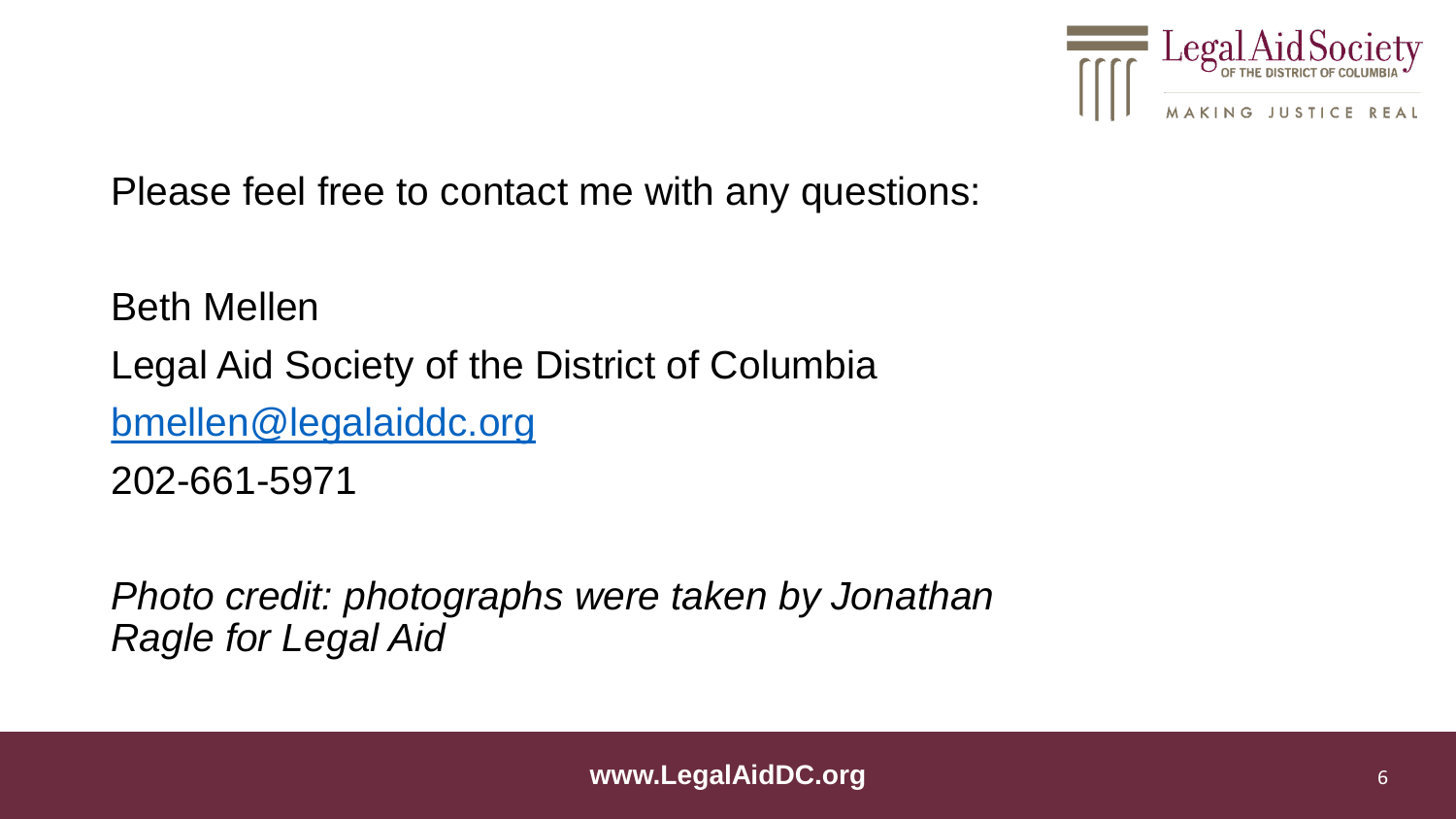

#### *Program impact overview*

Laura Green Zeilinger, Director DC Department of Human Services



www.dhs.dc.gov @DCHumanServ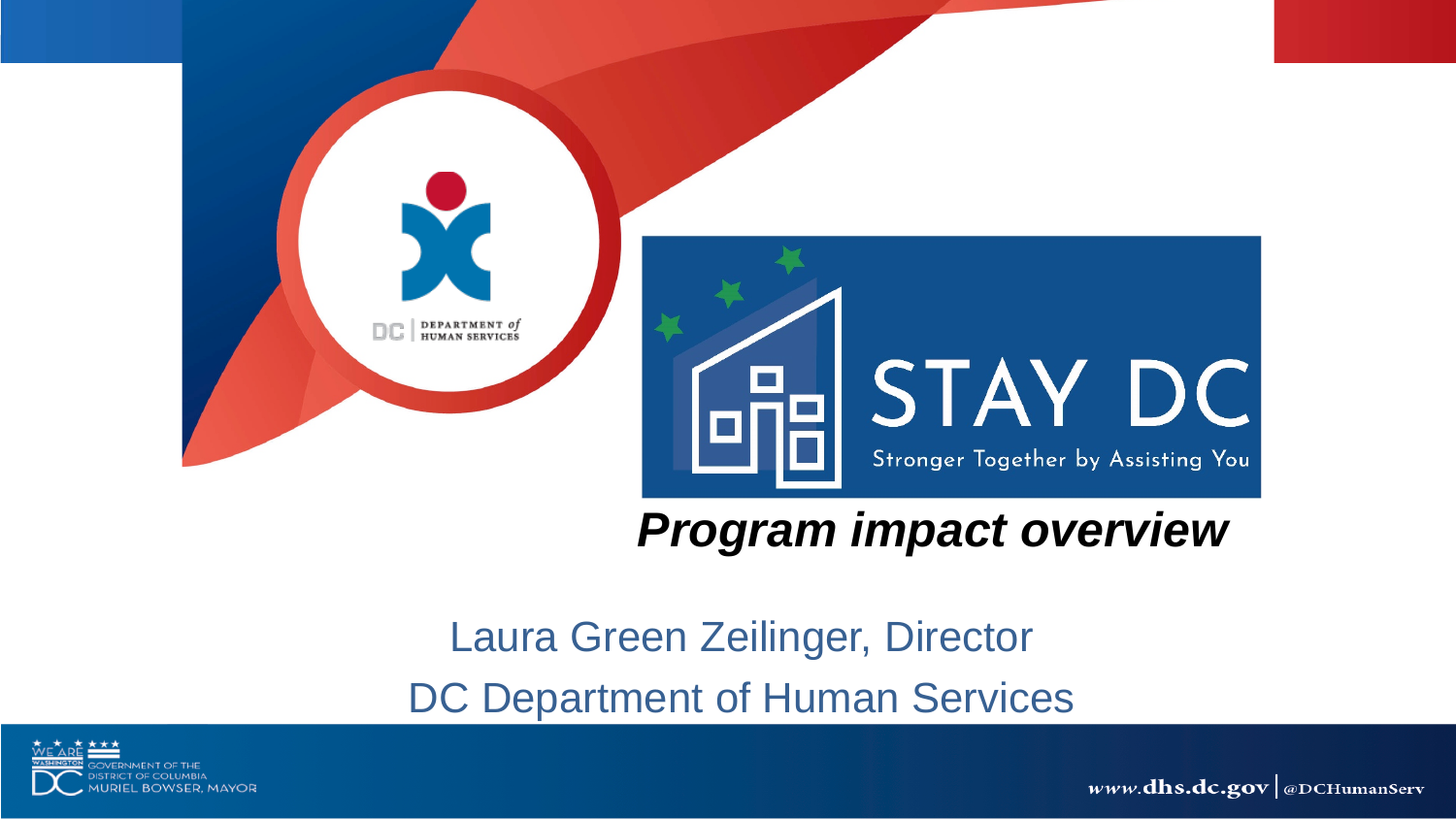#### **Program Administration**

- STAY DC was designed and implemented through effective partnerships across multiple District departments and CBOs
	- Office of the Deputy Mayor for Planning and Economic Development (**DMPED**) for strategic and policy guidance
	- Department of Housing and Community Development (**DHCD**) for communications and outreach, and
	- Department of Human Services (**DHS**) for administration and subject matter expertise
	- Multiple Community Based Organizations (**CBOs**) for resident outreach and application assistance
- Contract for system and services
	- Application portal
	- Call center
	- Analytics and reporting



www.dhs.dc.gov @DCHumanServ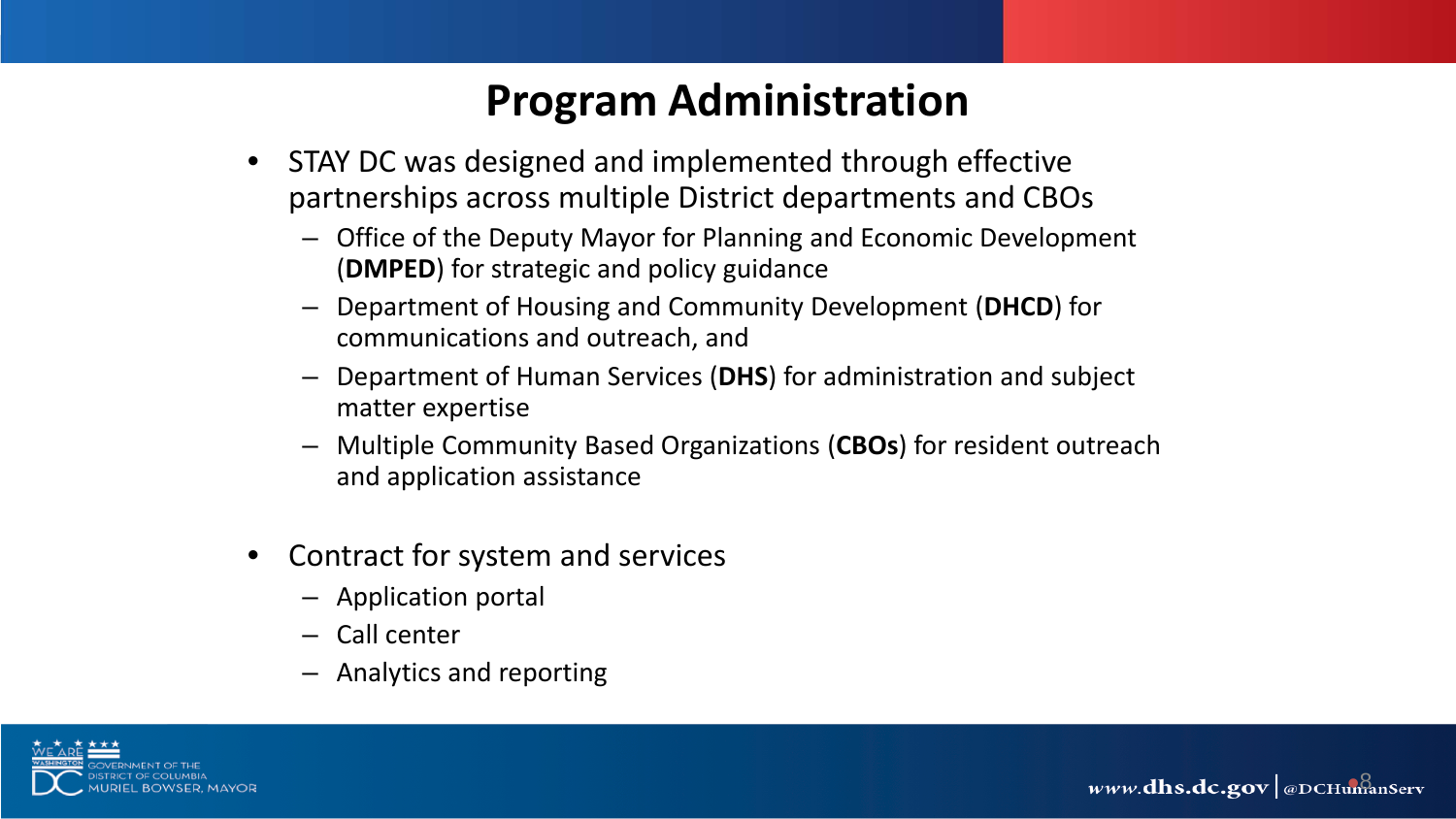#### **Outreach and Engagement**

- Deployed robust communication and outreach strategy to spread awareness to all District residents
	- Website
	- Human-centered application design
	- In-person application completion support via 3x weekly pop-up events and canvassing high traffic areas
	- Targeted outreach
	- Advertising across multiple mediums and languages



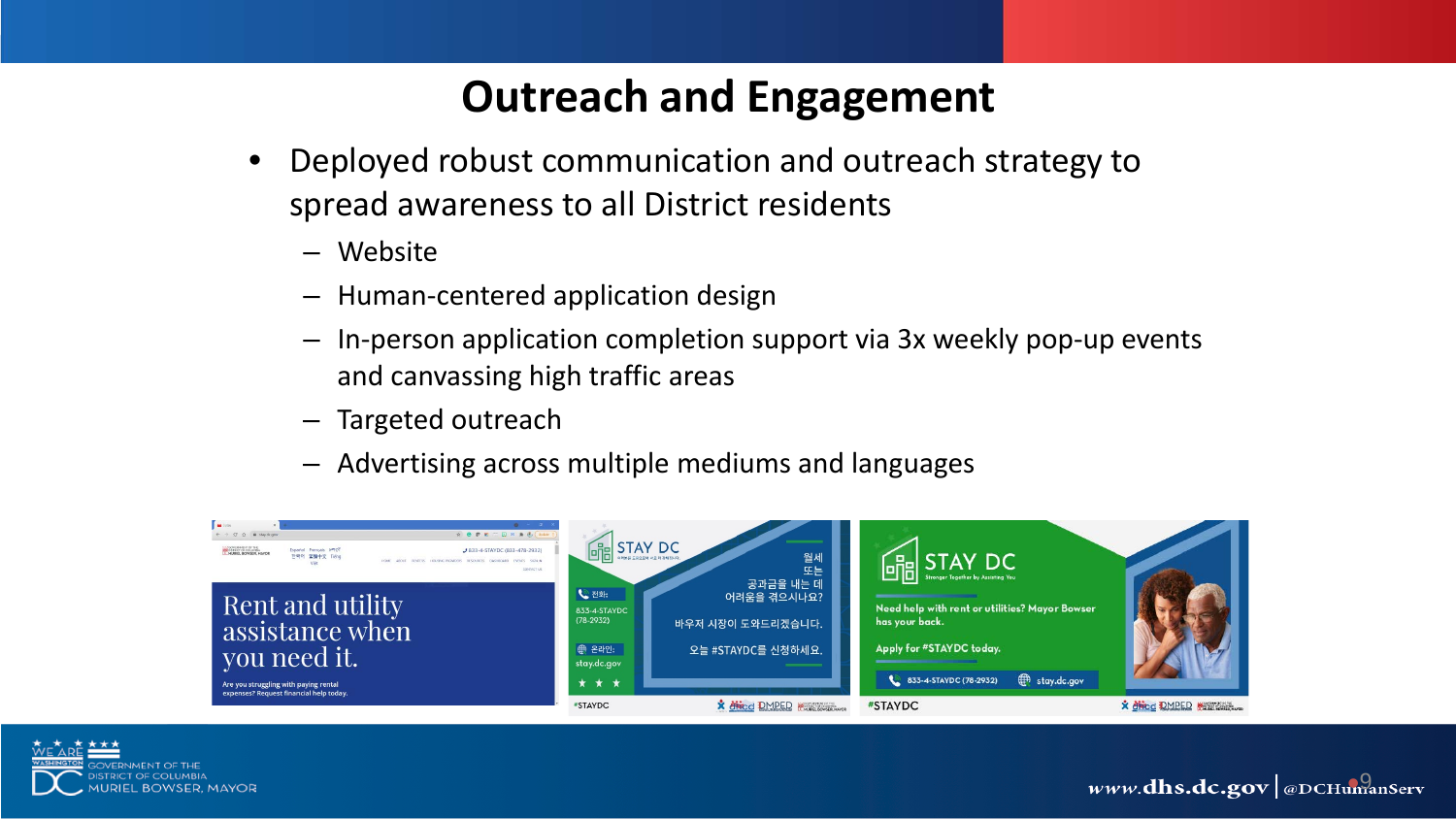#### **Impact**

| <b>Category</b>                         | <b>Totals (as of 11/2/21)</b> |
|-----------------------------------------|-------------------------------|
| Total rental assistance awarded         | \$176,475,427                 |
| <b>Total approved rent applications</b> | 36,626                        |
| <b>Total utility assistance awarded</b> | \$9,682,266                   |
| Total approved utility applications     | 9,557                         |

| <b>Area Median</b><br><b>Income (AMI)</b>            | <b>Percent total rent award</b><br>payments    | <b>Ward</b>    | % total DC pop | % total approved<br>rental apps |
|------------------------------------------------------|------------------------------------------------|----------------|----------------|---------------------------------|
| $0 - 30%$                                            | 83%                                            |                | 12%            | 9%                              |
| 30-50%                                               | 14%                                            | $\overline{2}$ | 11%            | 4%                              |
| 50-80%                                               | 3%                                             | 3              | 12%            | 3%                              |
|                                                      |                                                | 4              | 13%            | 9%                              |
| DC is nation-leading in its performance:             |                                                | 5              | 13%            | 13%                             |
|                                                      |                                                | 6              | 14%            | 12%                             |
| <b>.41 In US in per capital expenditure of funds</b> |                                                |                | 12%            | 21%                             |
|                                                      | ■#2 in US in percent of total allocation spent |                |                |                                 |

**8** 12% 30%

GOVERNMENT OF THE<br>DISTRICT OF COLUMBIA<br>MURIEL BOWSER, MAYOR

www.dhs.dc.gov | @DCHumanServ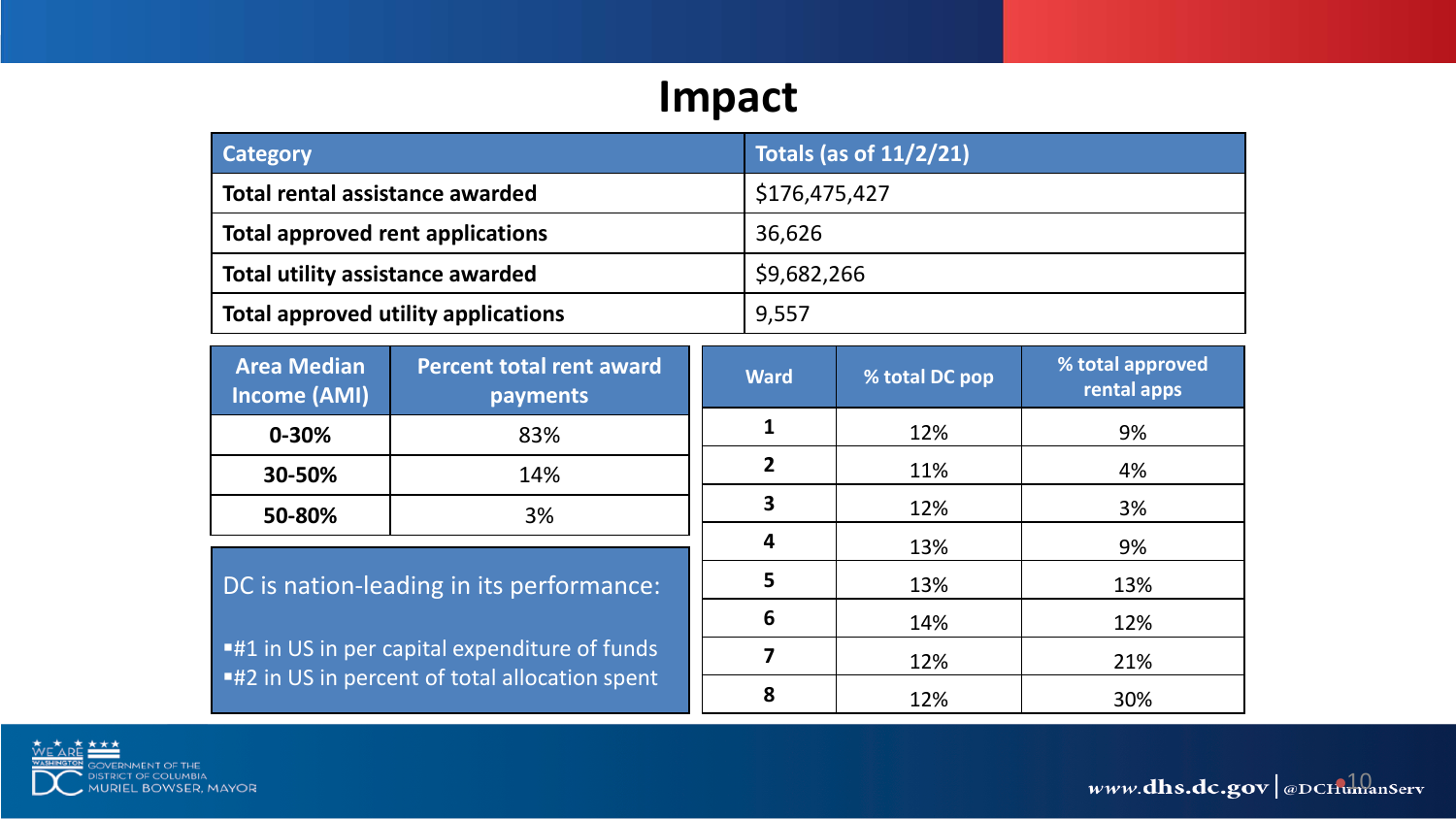#### **Additional eviction prevention processes**

- DHS team working closely with CBOs, legal services, and Deloitte to prevent evictions as they are scheduled
	- US Marshal Service sends eviction list to DC Office of the Tenant Advocate
	- DHS coordinates process
	- Client outreach by CBOs and legal services
	- Match with STAYDC applications, expedited processing

| All data from 9/13/2021 - 10/29/2021                                                                     |                                                    |
|----------------------------------------------------------------------------------------------------------|----------------------------------------------------|
| Total scheduled evictions                                                                                | 441                                                |
| Total tenants not yet reached through outreach efforts                                                   | 259                                                |
| Total tenants successfully reached through outreach efforts                                              | 181                                                |
| Of those reached: evictions stopped/delayed through coordination, payments,<br>and/or other intervention | 148                                                |
| Of those reached: Funds paid to stop evictions                                                           | $\sim$ \$559,000 total<br>(pre- and post-pandemic) |
| Of those reached: Cases with unknown, in process, other unresolvable outcomes                            | 18                                                 |
| Of those reached: Evictions executed                                                                     | 15                                                 |



www.dhs.dc.gov @DCHumanServ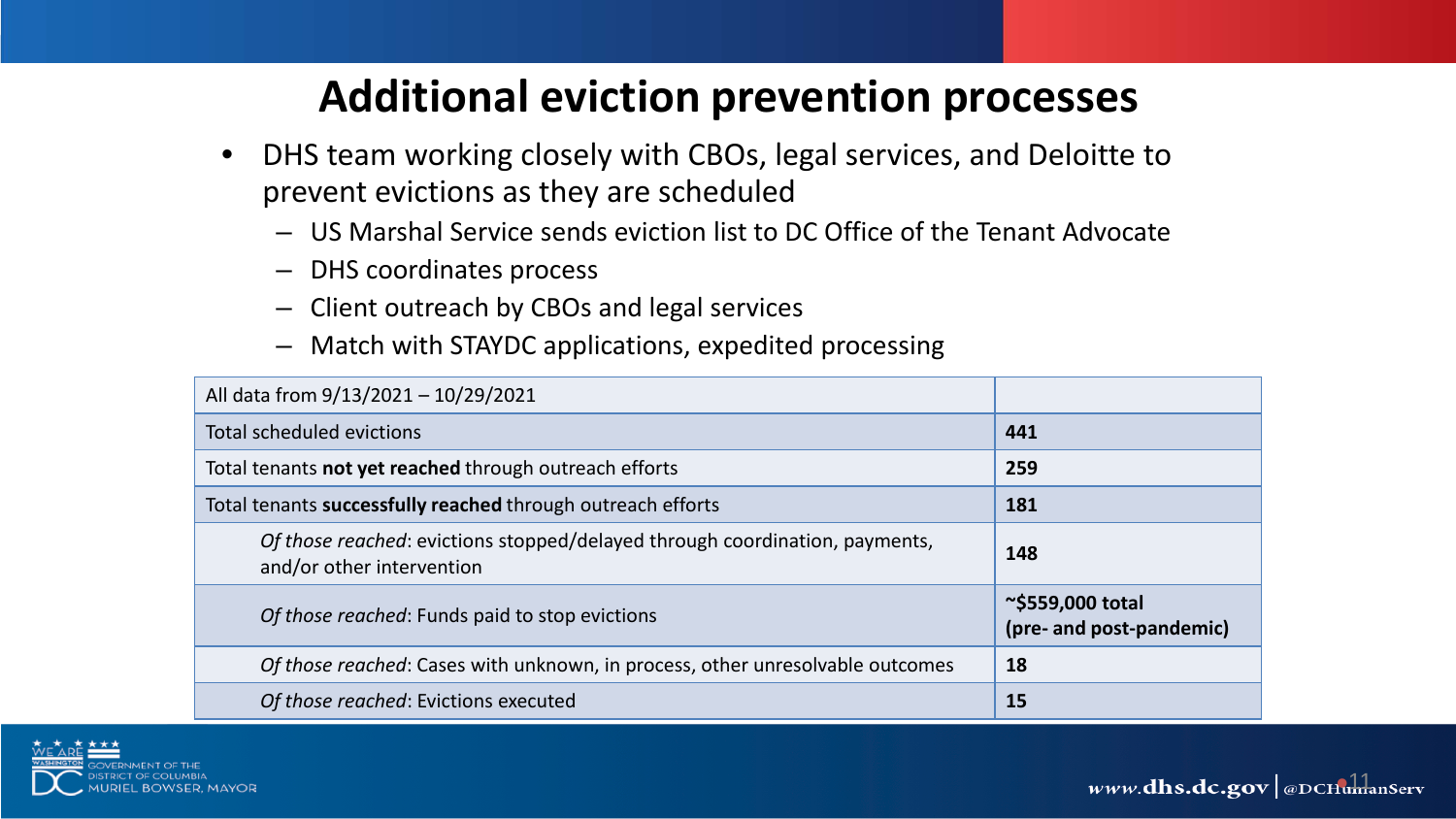#### **Current State**

- Demand for STAY DC remains high
	- Need among District residents exceeds ERA 1 & ERA 2 appropriations
		- Applications received on last *day* of program nearly matches highest *week* to date
	- Unemployment in the District fell to 6.5 % in August, but remains at 19.5% for those without a Bachelor's degree



www.dhs.dc.gov @DCHumanServ